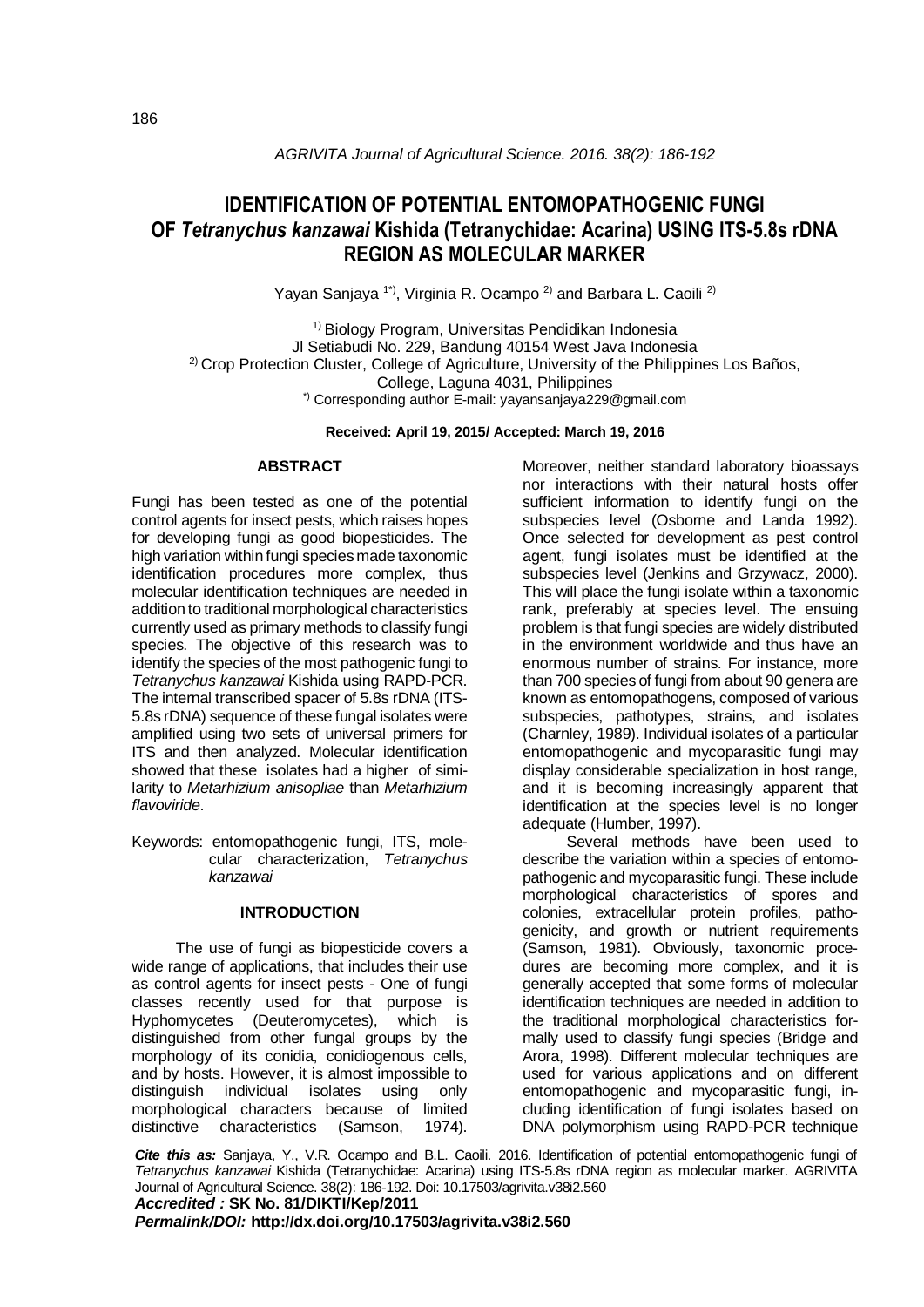(Joshi and St Leger, 1999). The RAPD (Random Amplified Polymorphic DNA) technique was introduced in 1990 (Samšiňáková *et al*., 1983). This technique could reveal polymorphism within completely unknown samples without the need of probe hybridization or DNA sequencing. Only one short oligonucleotide primer (6–12 bases) is used for the reaction, and primers sequence is fully arbitrary. The product is a spectrum of DNA fragments differing from each other in length and nucleotide sequence. The total number of products and the length of each DNA sequence depend on DNA and primer templates used and are specific for a particular combination. The application of RAPD markers is similar to those of other DNA polymorphism detection methods. It can be used also for characterization of a fungi isolate by constructing a specific finger print or for genetic stability testing of an individual isolate. RAPD has already been used to estimate the diversity of a population, for genotype characterization or constructing the molecular phylogeny of closely related taxons (Tigano-Milani *et al*., 1995). Previous study showed that among the seven entomopathogenic fungi isolates tested against *T. kanzawai*, isolates Ma4, Ma5 and Ma6 were the most pathogenic (Sanjaya *et al*., 2013). The objective of this research was to identify the most pathogenic fungi using RAPD technique.

### **MATERIALS AND METHODS**

### **Molecular Characterization**

**DNA extraction.** Mycelia and conidia from each of the three most pathogenic isolates previously identified (Sanjaya *et al*., 2013) were inoculated on potato dextrose agar (PDA) and single spore colony were grown on potato dextrose broth (PDB), incubated on shaker (150 rpm) at 20˚C for 5-7 days. DNA extraction was done following the manufacturer's protocol using Animal and Fungi DNA Preparation Kit (Jena Bioscience, Germany).

**RAPD-PCR Amplification.** Internal transcribe spacer (ITS) region for 5.8s ribosomal DNA (rDNA) used for the classification of the unknown fungi were amplified using three different types of ITS primers: ITS 1, ITS 2 and ITS 4 (Table 1). The primer-pairing were set based on reported ITS region for ITS-5.8s rDNA of the common fungi associated with insect. Amplification reactions were performed using 2x Taq Master Mix (Vivantis Technologies, Malaysia) with a total

volume of 50 μl, consisting of 20 μl nuclease free sterile water, 25 μl 2xTaq Master mix, 1 μl of 2.5 mM MgCl2, 1 μl 5 μMol each primer, and 2 μl of DNA template (20-25 ng). Controlled reactions were also run containing all components except genomic DNA. Thermal conditions was as follows: one cycle of initial denaturation at 95°C for five minutes, follow by 35 cycles with denaturation at 94°C for one minute and 30 sec, annealing at 55°C for two minutes, and extension at 72°C for three minutes, and a final extension at 72°C for five minutes.

Table 1. Internal Transcribe Spacer (ITS) primers used in the amplification of the target ITS-5.8s rDNA sequence of *Metarhizium anisopliae* Ma4, Ma5 and Ma6 isolates fungal isolates

| <b>ITS Primer</b><br>Code | <b>Sequence</b>            |  |
|---------------------------|----------------------------|--|
| ITS 1                     | 5'-TCCGTAGGTGAACCTGCGG-3'  |  |
| ITS 2                     | 5'-GCTGCGTTCTTCATCGATGC-3' |  |
| ITS 4                     | 5'-TCCTCCGCTTATTGATATGC-3' |  |

PCR products were separated by electrophoresis in 1% agarose gel, containing 0.01% SYBR safe DNA gel stain (Invitrogen molecular probe), run with TBE (Tris-Boric EDTA) buffer by comparison with 1 kbp DNA Ladder conduct at  $3 \vee cm^{-1}$ . The gel was viewed and examined under ultra-violet (UV) light for band confirmation.

**DNA Sequencing.** PCR products of 25 µl amplified DNA sequence of each sample genes were placed in a new and sterilized 1.5 ml micro centrifuge tube and then brought to MACROGEN Inc. in Seoul, South Korea [\(www.macrogen.com;](http://www.macrogen.com/) email: [info@macrogen.com\)](mailto:info@macrogen.com) through FedEx® Express [\(www.fedex.com/ph\)](http://www.fedex.com/ph) for sequencing.

### **Data Analysis**

ITS DNA sequences were analyzed by sequence homologous alignment. Similarities tests were carried out using BLAST Biological Software and multi-aligned with CLUSTALW Biological Software. Sequences were compared with published sequences of known fungi on the NCBI GenBank Database and data of mite mortality were submitted for analysis of variance using F test and the means were compared by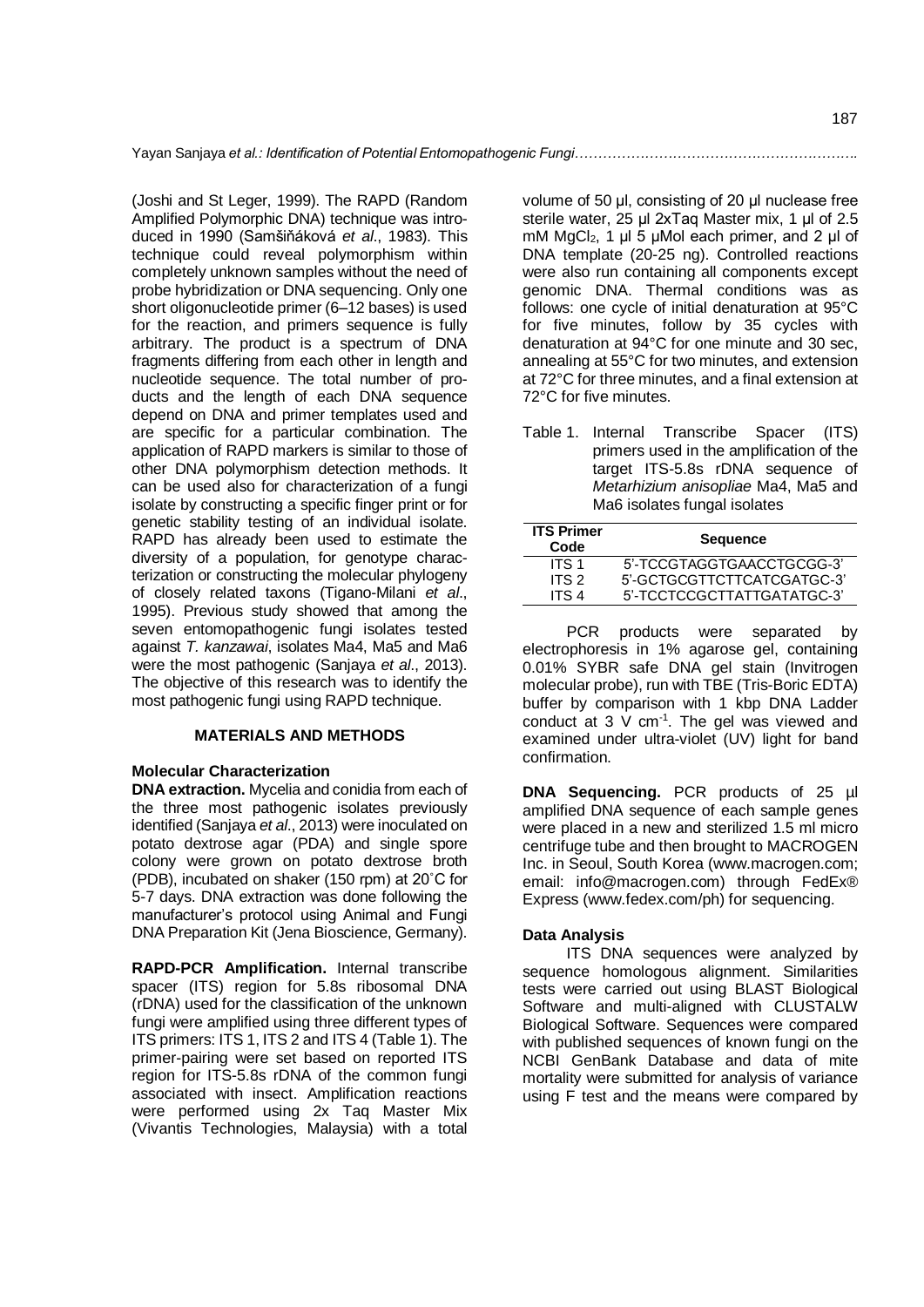Yayan Sanjaya *et al.: Identification of Potential Entomopathogenic Fungi…………………………………………………….*

Duncan multiple range test (*P<*0.05) using the SAS software package.

# **RESULTS AND DISCUSSION**

### **Molecular Characterization**

**Polymerase Chain Reaction (PCR).** The development of PCR and the design of primers for the amplification of the various rDNA regions have considerably facilitated taxonomic studies of fungi. ITS sequences are generally constant, or show little variation within species but vary between species in a particular genus. The results of gel electrophoresis are shown in Figure 1.

A PCR product of approximately 200 bp was obtained from the three entomopathogenic isolates using the ITS1-ITS2 primer pair. This 200 bp PCR product, however, was not observed in Ma4. All of PCR products sizes can be amplified with the primer pairs ITS1, ITS2, and the 5.8s rDNA gene and also with 50 bp of the 3' end of the 18s rDNA and 50 bp of the 5' end of the 28s rDNA. A PCR product of approximately 560 bp was amplified from all the isolates, Ma4, Ma5,

Ma6, using the ITS1-ITS4 primer pair. Fungal universal primers of ITS1 and ITS4 have been commonly used to amplify ITS regions. Three *Metarhizium* isolates can be detected with ITS1 and ITS4 primers.

TheITS-5.8s rDNA sequence of the three fungi isolates were also observed using ClustalW multiple sequence alignment (Figure 2). Differences in the nucleotide sequence imply that Ma4, Ma5 and Ma6 were three different species. The BLAST similarity search sequences were obtained from samples of commonly known as entomopathogenic fungi, namely from *Beauveria, Metarhizium,* and *Paecilomyces* genus, from the GenBank. The identity of Ma4, Ma5 and Ma6 isolates as a species under the genus *Metarhizium*  was verified using multiple sequence alignment of the ITS and 5.8s region sequence shown in (Table 2). Further, phylogenetic sequence analysis using different *Metarhizium* species showed a close relationship of Ma4, Ma5 and Ma6 with *Metarhizium anisopliae* (Strain CZ592) (Figure 2).



Figure 1. Amplicons from the three fungal isolates, Ma4, Ma5 and Ma6, found to be most pathogenic to *Tetranychus kanzawai* Kishida using ITS1-ITS2 and ITS1-ITS4 primer pairs.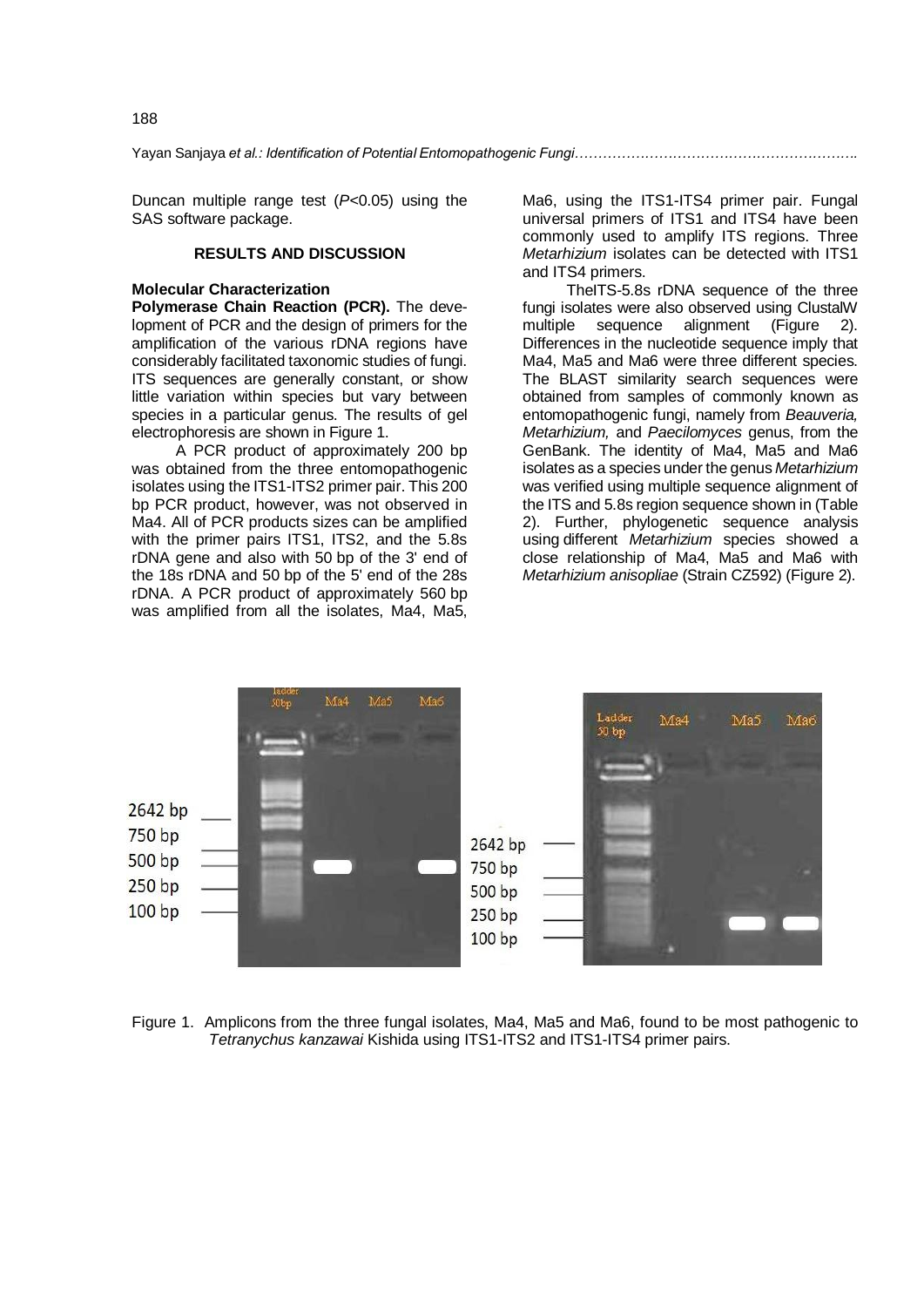

Figure 2. Rooted phylogenetic tree of ITS-5.8s rDNA region of *Metarhizium anisopliae* isolates Ma4, Ma5, and Ma6 compared with *M. flavoviride* and *M. anisopliae*.

### **Phylogram**

The use of ITS 5.8s rDNA sequence has been found to be a powerful tool for *Metarhizium anisopliae*. Observations showed that it can distinguish not only between isolates from different geographical origins, but also between isolates from the same country (Figure 1). The Blast of Ma4, Ma5 and Ma6 with isolates of *Metarhizium*  from GenBank was obtained to identify the percent score of similarity (Table 2).

 The sequencing showed that Ma4, Ma5 and Ma6 when aligned with some isolates of *M. anisopliae* had a higher percent of similarity than *M. flavoviride* (Table 2). The identity of Ma4, Ma5, and Ma6 isolates as species under the genus *Metarhizium* were verified using multiple sequence alignment of the ITS and 5.8s region sequence (Figure 1). It also showed that three species of *Metarhizium* were *M. anisopliae* when compared to *M. anisopliae* CZ592.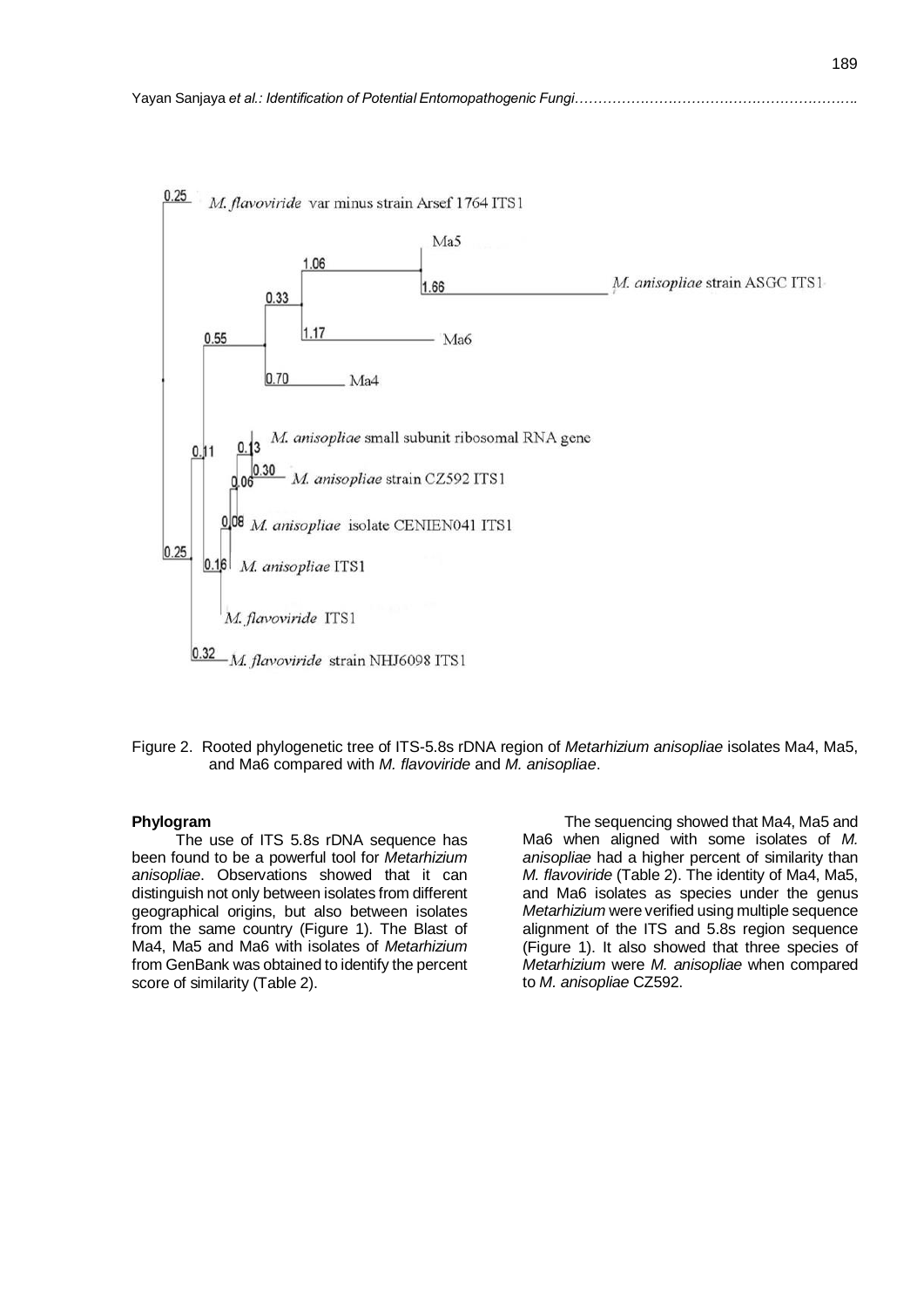| Table 2. ITS-5.8s DNA sequence homology of Metarhizium anisopliae Ma4, Ma5 and Ma6 isolates compared with other M. anisopliae ITS- |  |
|------------------------------------------------------------------------------------------------------------------------------------|--|
| 5.8s rDNA sequences in the Gen Bank                                                                                                |  |

|                                                               | <b>Base Pair</b> |                                                                                                                              | % Score Similarity |     |     |
|---------------------------------------------------------------|------------------|------------------------------------------------------------------------------------------------------------------------------|--------------------|-----|-----|
| <b>Fungi Species</b>                                          | Length           | <b>Description</b>                                                                                                           | Ma4                | Ma5 | Ma6 |
| Metarhizium anisopliae<br>Small subunit<br>ribosomal RNA gene | 1293             | 18S rRNA gene, partial sequence; ITS 1, 5.8S rRNA gene, and ITS 2, complete<br>sequence; and 28S rRNA gene, partial sequence | 65                 | 66  | 59  |
| Metarhizium anisopliae<br>Strain CZ592                        | 1290             | 18S rRNA gene, partial sequence; ITS 1, 5.8S rRNA gene, and ITS 2, complete<br>sequence; and 28S rRNA gene, partial sequence | 78                 | 88  | 89  |
| Metarhizium anisopliae<br>Strain CENIEN041                    | 1291             | 18S rRNA gene, partial sequence; ITS 1, 5.8S rRNA gene, and ITS 2, complete<br>sequence; and 28S rRNA gene, partial sequence | 64                 | 68  | 59  |
| Metarhizium anisopliae<br>Strain ASGC                         | 2080             | 18S rRNA gene, partial sequence; ITS 1, 5.8S rRNA gene, and ITS 2, complete<br>sequence; and 28S rRNA gene, partial sequence | 78                 | 79  | 75  |
| Metarhizium anisopliae<br>ITS <sub>1</sub>                    | 487              | 18S rRNA gene, partial sequence; ITS 1, 5.8S rRNA gene, and ITS 2, complete<br>sequence; and 28S rRNA gene, partial sequence | 67                 | 58  | 57  |
| Metarhizium flavoviride<br>ITS <sub>1</sub>                   | 397              | 18S rRNA gene, partial sequence; ITS 1, 5.8S rRNA gene, and ITS 2, complete<br>sequence; and 28S rRNA gene, partial sequence | 70                 | 55  | 57  |
| Metarhizium flavoviride<br><b>NHJ5733</b>                     | 1129             | 18S rRNA gene, partial sequence; ITS 1, 5.8S rRNA gene, and ITS 2, complete<br>sequence; and 28S rRNA gene, partial sequence | 64                 | 55  | 55  |
| Metarhizium flavoviride<br>ARSEF17                            | 1129             | 18S rRNA gene, partial sequence; ITS 1, 5.8S rRNA gene, and ITS 2, complete<br>sequence; and 28S rRNA gene, partial sequence | 67                 | 56  | 55  |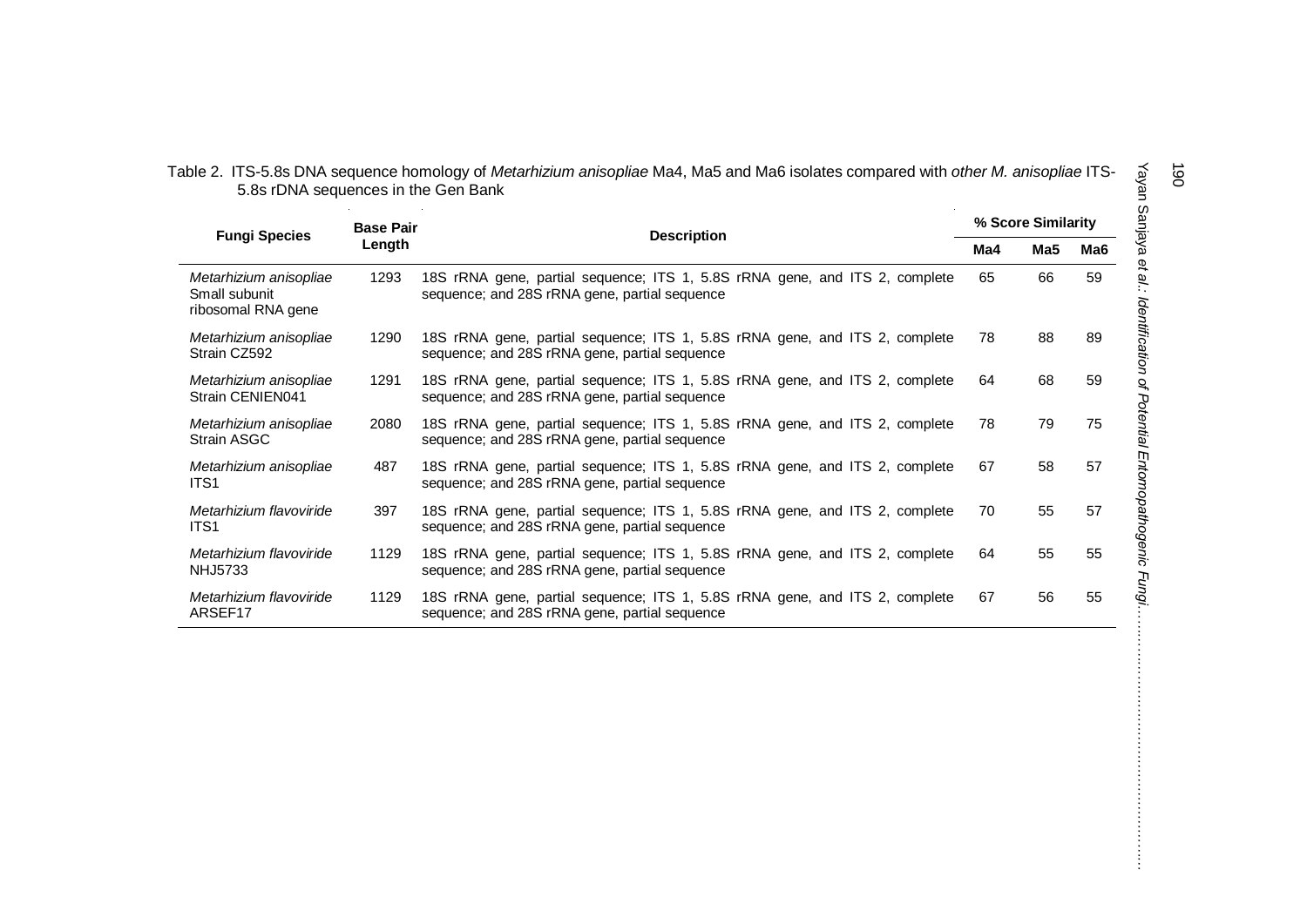### **Molecular Identification and Pathogenicity**

Phylogenetic sequence analysis showed a close relationship of Ma4, Ma5 and Ma6 with *Metarhizium anisopliae* (Strain CZ592) (Figure 2). In regards to the performance variability of the different isolates, Sosa-Gómez and Alves (1983) reported a high enzymatic activity in more pathogenic isolates of *M. anisopliae* from several Brazilian regions, and suggested that they are probably associated with the presence of enzymes that influence the penetration process of the fungus (St Leger *et al*., 1988; De La Rosa *et al*., 1997), as well as with toxins such as destruxins and beauvericin, present in *M. anisopliae* and *B. bassiana* respectively, which vary in different isolates (Roberts and St. Leger, 2004). However, unlike insecticides, fungal infection takes 4-6 days after application to kill a mite. During this time the infected mite can cause serious damage to the crops (St. Leger *et al*., 1996).

In the study of Tamai *et al*., (1998) on the mite *T. urticae* using *Beauveria* spp. isolates at a concentration of  $5 \times 10^8$  conidia ml<sup>-1</sup>, mortality ranged from 5.5 to 100% in total. Similarly, Oliveira *et al*. (2012), working with *B. bassiana*  isolates at  $10^8$  conidia mL<sup>-1</sup> and the red mite *Oligonychus yothersi* (McGregor), recorded 77 to 98% mortality. On the other hand isolates of *M. anisopliae*, causes 12.0 to 45.0%, and  $LT_{50}$  of 8.6 to 18.4 days.

## **CONCLUSION**

The internal transcribed spacer of 5.8s rDNA (ITS-5.8s rDNA) characteristics confirmed that Ma4, Ma5 and Ma6 were *Metarhizium anisopliae*.

### **ACKNOWLEDGEMENTS**

The authors wish to express their sincerest gratitude and profound appreciation to the following persons and organizations: SEAMEO-SEARCA for the scholarship grant.

### **REFERENCES**

Bridge, P.D. and D.K. Arora. 1998. Interpretation of PCR methods for species definition. In: Applications of PCR in mycology. P.D. Bridge, D.K. Arora, C.A. Reddy and R.P.

Elander (eds.). Wallingford: CAB International. pp. 63-84.

- Charnley, A.K. 1989. Mycoinsecticides: present use and future prospects. In: Progress and prospects in insect control. N.R. Macfarlane (ed.). Proceedings of an International Conference. England: British Crop Protection Council. pp. 131-144.
- De La Rosa, W., R. Alatorre, J. Trujillo and J.F. Barrera. 1997. Virulence of *Beauveria bassiana* (Deuteromycetes) strains against the coffee berry borer (Coleoptera: Scolytidae). Journal of Economic Entomology 90 (6): 1534-1538. doi: [10.1093/](http://dx.doi.org/10.1093) jee/90.6.1534
- Humber, R.A. 1997. Fungi: identification. In: Manual of techniques in insect pathology. L.A. Lacey (ed.). London: Academic Press. pp. 153-185.
- Jenkins, N.E. and D. Grzywacz. 2000. Quality control of fungal and viral biocontrol agents - assurance of product performance. Biocontrol Science and Technology 10 (6): 753-777. doi: 10.1080/095831500 20011717
- Joshi, L. and R.J. St. Leger. 1999. Cloning, expression, and substrate specificity of MeCPA, a zinc carboxypeptidase that is secreted into infected tissues by the fungal entomopathogen *Metarhizium anisopliae*. The Journal of Biological Chemistry 274 (14): 9803-9811. doi: 10.1074/jbc.274.14. 9803
- Oliveira, I., J.A. Pereira, T. Lino-Neto, A. Bento and P. Baptista. 2012. Fungal diversity associated to the olive moth, Prays Oleae bernard: a survey for potential entomopathogenic fungi. Microbial Ecology 63 (4): 964-974. doi: 10.1007/s00248-011-9955-z
- Osborne, L.S. and Z. Landa. 1992. Biological control of whiteflies with entomopathogenic fungi. Florida Entomologist 75 (4): 456-471. doi: 10.2307/3496127
- Roberts, D.W. and R.J. St. Leger. 2004. *Metarhizium* spp., cosmopolitan insectpathogenic fungi: mycological aspects. Advances in Applied Microbiology 54: 1- 70. doi: 10.1016/S0065-2164(04)54001-7
- Samsinakova, A., S. Kalalova and O. Fassatiova. 1983. Morphological comparison of several entomophagous fungus species of the genera Beauveria, Paecilomyces,